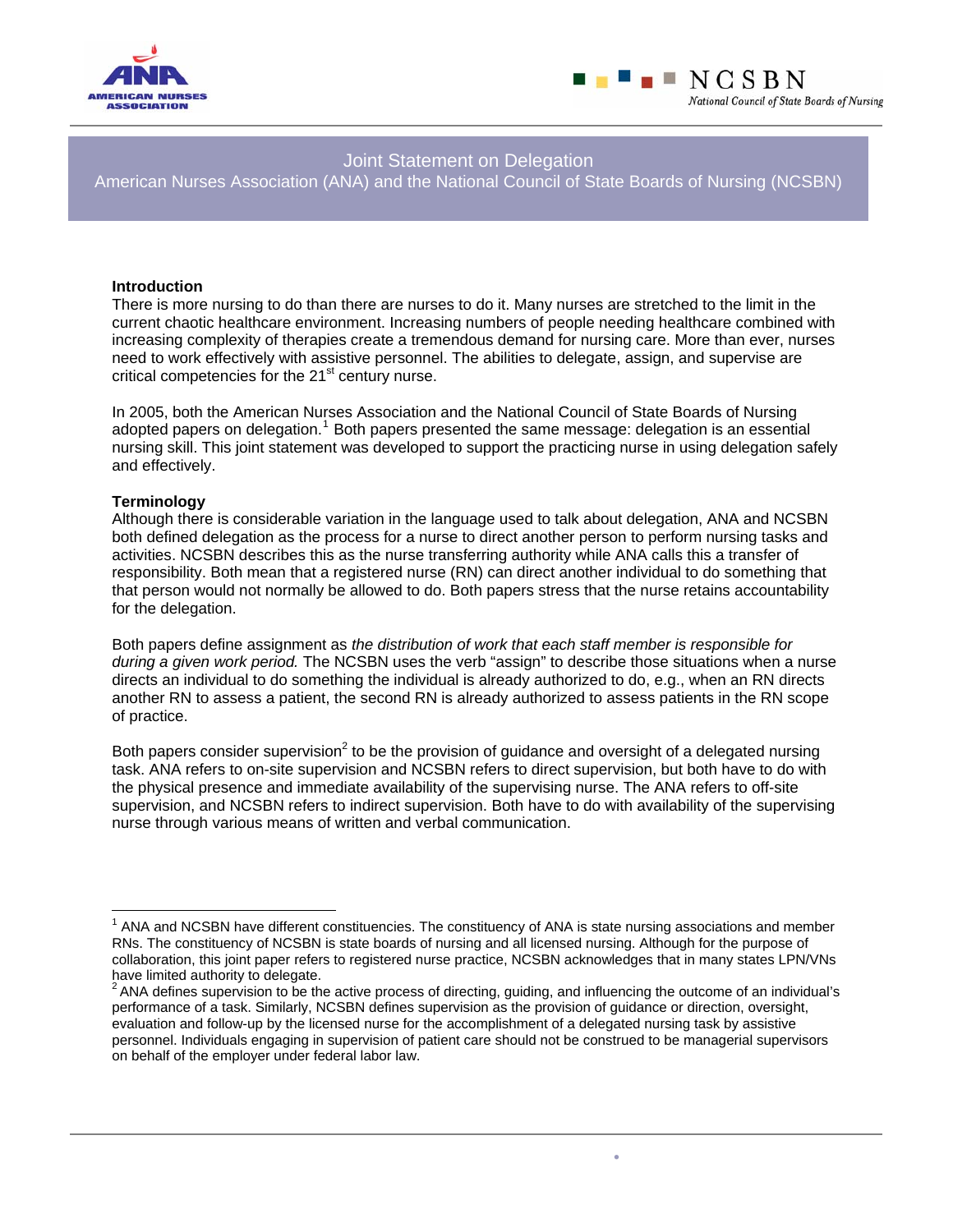

American Nurses Association (ANA) and the National Council of State Boards of Nursing (NCSBN)

#### **Policy Considerations**

- State nurse practice acts define the legal parameters for nursing practice. Most states authorize RNs to delegate.
- There is a need and a place for competent, appropriately supervised nursing assistive personnel in the delivery of affordable, quality health care.
- The RN assigns or delegates tasks based on the needs and condition of the patient, potential for harm, stability of the patient's condition, complexity of the task, predictability of the outcomes, abilities of the staff to whom the task is delegated, and the context of other patient needs.
- All decisions related to delegation and assignment are based on the fundamental principles of protection of the health, safety and welfare of the public.

#### **Principles of Delegation**

- The RN takes responsibility and accountability for the provision of nursing practice.
- The RN directs care and determines the appropriate utilization of any assistant involved in providing direct patient care.
- The RN may delegate components of care but does not delegate the nursing process itself. The practice pervasive functions of assessment, planning, evaluation and nursing judgment cannot be delegated.
- The decision of whether or not to delegate or assign is based upon the RN's judgment concerning the condition of the patient, the competence of all members of the nursing team and the degree of supervision that will be required of the RN if a task is delegated.
- The RN delegates only those tasks for which she or he believes the other health care worker has the knowledge and skill to perform, taking into consideration training, cultural competence, experience and facility/agency policies and procedures.
- The RN individualizes communication regarding the delegation to the nursing assistive personnel and client situation and the communication should be clear, concise, correct and complete. The RN verifies comprehension with the nursing assistive personnel and that the assistant accepts the delegation and the responsibility that accompanies it.
- Communication must be a two-way process. Nursing assistive personnel should have the opportunity to ask questions and/or for clarification of expectations.
- The RN uses critical thinking and professional judgment when following the Five Rights of Delegation, to be sure that the delegation or assignment is:

- 1. The right task
- 2. Under the right circumstances
- 3. To the right person
- 4. With the right directions and communication; and
- 5. Under the right supervision and evaluation.
- Chief Nursing Officers are accountable for establishing systems to assess, monitor, verify and communicate ongoing competence requirements in areas related to delegation.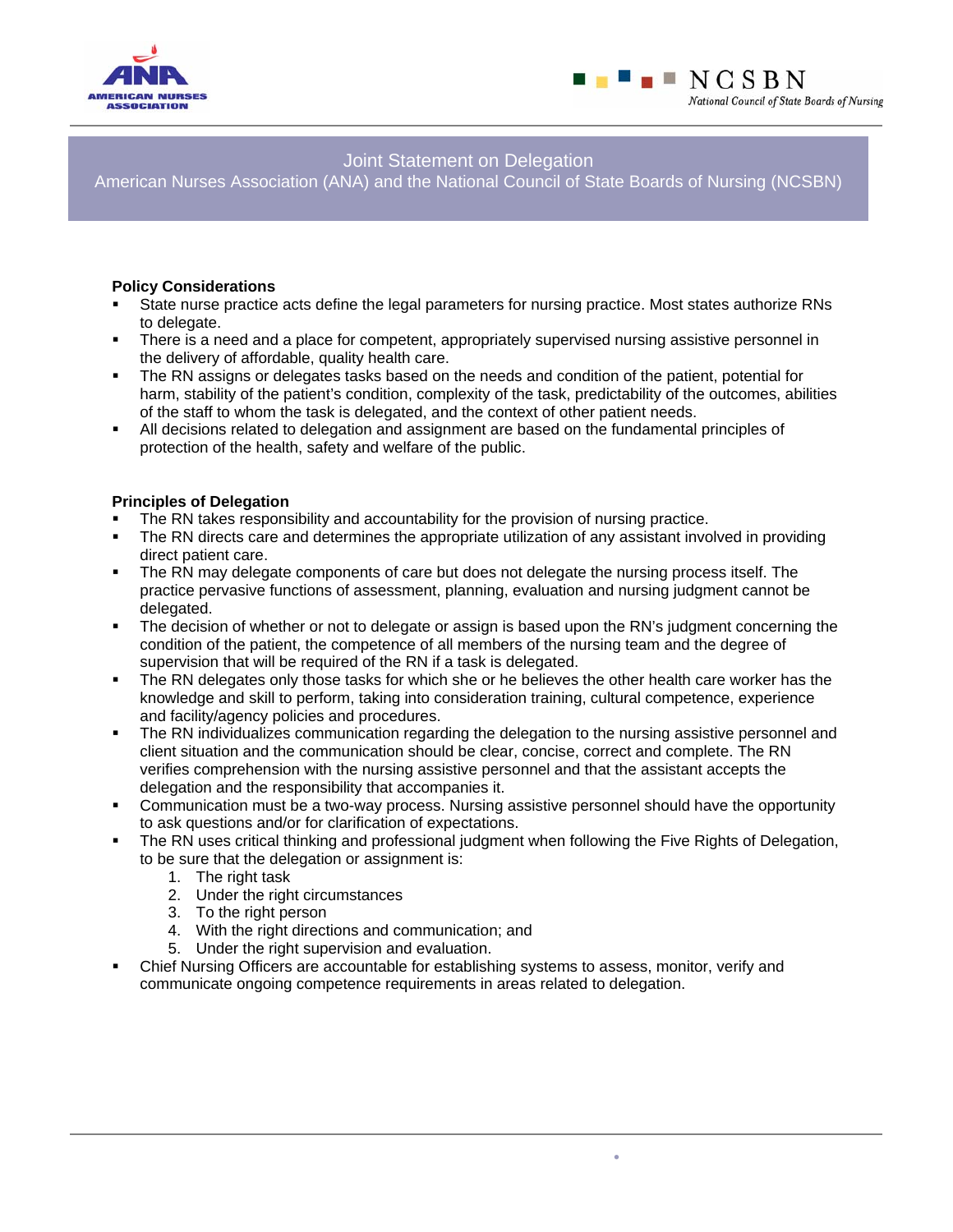



American Nurses Association (ANA) and the National Council of State Boards of Nursing (NCSBN)

- There is both individual accountability and organizational accountability for delegation. Organizational accountability for delegation relates to providing sufficient resources, including:
	- o Sufficient staffing with an appropriate staff mix
	- o Documenting competencies for all staff providing direct patient care and for ensuring that the RN has access to competence information for the staff to whom the RN is delegating care
	- $\circ$  Organizational policies on delegation are developed with the active participation of all nurses, and acknowledge that delegation is a professional right and responsibility.

#### **Delegation Resources**

Both the ANA and NCSBN have developed resources to support the nurse in making decisions related to delegation. Appendix A of this paper provides the ANA Principles of Delegation. Appendix B presents the NCSBN decision tree on delegation that reflects the four phases of the delegation process articulated by the NCSBN.

### **Delegation in Nursing Education**

Both the ANA and the NCSBN acknowledge that delegation is a skill that must be taught and practiced for nurses to be proficient in using it in the delivery of nursing care. Nursing schools should provide students with both didactic content and the opportunity to apply theory in a simulated and realistic context. Nursing curricula must include competencies related to delegation. RNs are educated and mentored on how to delegate and supervise others. The effective use of delegation requires a nurse to have a body of practice experience and the authority to implement the delegation.

#### **Delegation in NCLEX®**

The *NCLEX-RN® Examination Test Plan* includes competencies related to delegation.

#### **Delegation in the Provision of Nursing Care**

The ANA paper outlines some basic elements for the nurse that is essential to form the foundation for delegation, including:

- 1. Emphasis on professional nursing practice;
- 2. Definition of delegation, based on the nurse practice act and rules/regulations;
- 3. Review of specific sections of the law and regulations regarding delegation;
- 4. Emphasis on tasks/functions that cannot be delegated or cannot be routinely delegated;
- 5. Focus on RN judgment for task analysis and the decision whether or not to delegate.
- 6. Determination of the degree of supervision required for delegation;
- 7. Identification of guidelines for lowering risk related to delegation;
- 8. Development of feedback mechanisms to ensure that a delegated task is completed and to receive updated data to evaluate the outcome.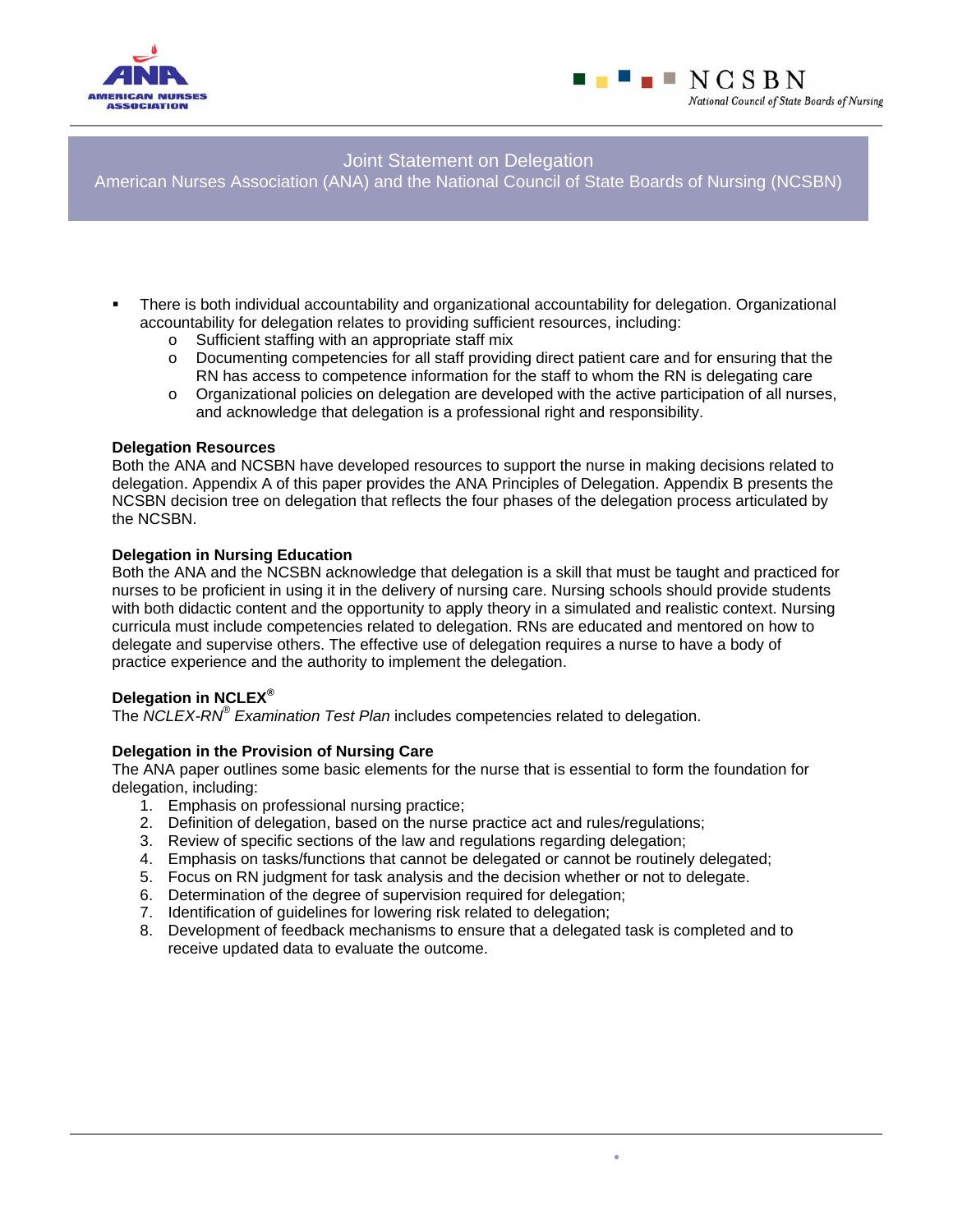



American Nurses Association (ANA) and the National Council of State Boards of Nursing (NCSBN)

The NCSBN paper discusses these elements as part of the preparation to delegate. The NCSBN paper also articulates the following steps of the delegation process:

- Assess and plan the delegation, based on the patient needs and available resources.
- Communicate directions to the delegate including any unique patient requirements and characteristics as well as clear expectations regarding what to do, what to report, and when to ask for assistance.
- Surveillance and supervision of the delegation, including the level of supervision needed for the particular situation and the implementation of that supervision, including follow-up to problems or a changing situation.
- Evaluation and feedback to consider the effectiveness of the delegation, including any need to adjust the plan of care.

Delegation skills are developed over time. Nursing employers need to recognize that a newly licensed nurse is a novice who is still acquiring foundational knowledge and skills. In addition, many nurses lack the knowledge, the skill and the confidence to delegate effectively, so ongoing opportunities to enforce the theory and apply the principles of delegation is an essential part of employment orientation and staff development.

Many nurses are reluctant to delegate. This is reflected in NCSBN research findings and a review of the literature as well as anecdotal accounts from nursing students and practicing nurses. There are many contributing factors, ranging from not having had educational opportunities to learn how to work with others effectively to not knowing the skill level and abilities of nursing assistive personnel to simply the work pace and turnover of patients. At the same time, NCSBN research shows an increase in the complexity of the nursing tasks performed by assistive personnel. With the demographic changes and resultant increase in the need for nursing services, plus the nursing shortage, nurses need the support of nursing assistive personnel.

#### **Conclusions**

The topic of delegation has never been timelier. Delegation is a process that, used appropriately, can result in safe and effective nursing care. Delegation can free the nurse for attending more complex patient care needs, develop the skills of nursing assistive personnel and promote cost containment for the healthcare organization. The RN determines appropriate nursing practice by using nursing knowledge, professional judgment and the legal authority to practice nursing. RNs must know the context of their practice, including the state nurse practice act and professional standards as well as the facility/organization's policies and procedures related to delegation. Facing a shortage of epic proportions, the nursing community needs to plan how we can continue to accomplish nursing care while assuring the public access to safe, competent nursing care. RNs are urged to seek guidance and appropriate direction from supervisors or mentors when considering decisions about delegation. Mastering the skill and art of delegation is a critical step on the pathway to nursing excellence.

**ANA** • 8515 Georgia Avenue, Suite 400 • Silver Spring Maryland 20910-3492 • 301.628.6500 • Fax 301.628.5001 • www.nursingworld.org

## **Attachments:**

Attachment A: *ANA Principles of Delegation* Attachment B: *NCSBN Decision Tree – Delegation to Nursing Assistive Personnel*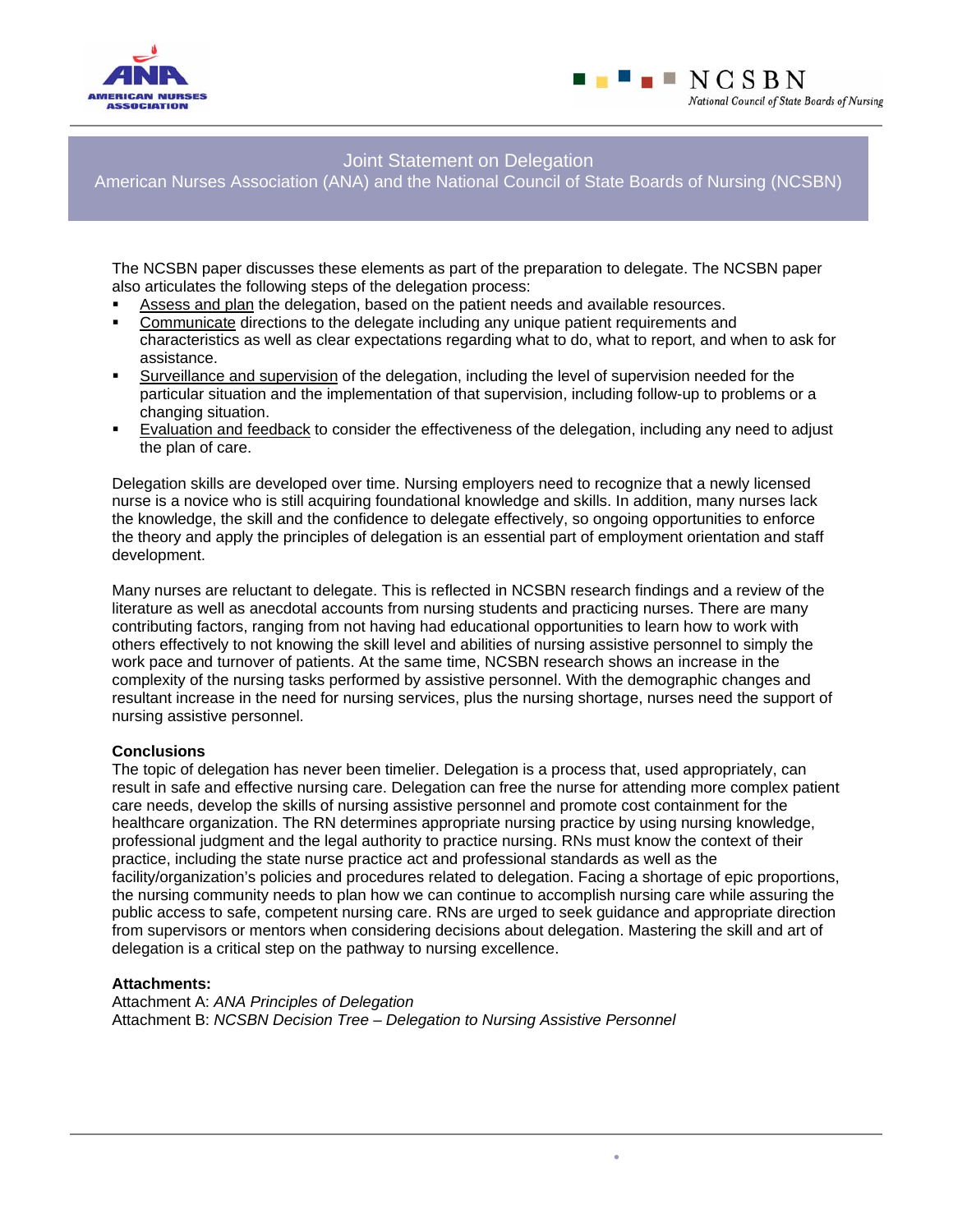



American Nurses Association (ANA) and the National Council of State Boards of Nursing (NCSBN)

# Appendix A American Nurses Association Principles for Delegation

The following principles have remained constant since the early 1950s.

# *Overarching Principles:*

- The nursing profession determines the scope of nursing practice.
- The nursing profession defines and supervises the education, training and utilization for any assistant roles involved in providing direct patient care.
- The RN takes responsibility and accountability for the provision of nursing practice.
- The RN directs care and determines the appropriate utilization of any assistant involved in providing direct patient care.
- The RN accepts aid from nursing assistive personnel in providing direct patient care.

# *Nurse-related Principles:*

- The RN may delegate elements of care but does not delegate the nursing process itself.
- The RN has the duty to answer for personal actions relating to the nursing process.
- The RN takes into account the knowledge and skills of any individual to whom the RN may delegate elements of care.
- The decision of whether or not to delegate or assign is based upon the RN's judgment concerning the condition of the patient, the competence of all members of the nursing team and the degree of supervision that will be required of the RN if a task is delegated.
- **The RN delegates only those tasks for which she or he believes the other health care worker has** the knowledge and skill to perform, taking into consideration training, cultural competence experience and facility/agency policies and procedures.
- The RN uses critical thinking and professional judgment when following *The Five Rights of Delegation:*
	- 1. Right task
	- 2. Right circumstances
	- 3. Right person
	- 4. Right directions and communication
	- 5. Right supervision and evaluation (NCSBN 1995)
- The RN acknowledges that there is a relational aspect to delegation and that communication is culturally appropriate and the person receiving the communication is treated respectfully.
- Chief nursing officers are accountable for establishing systems to assess, monitor, verify and communicate ongoing competence requirements in areas related to delegation, both for RNs and delegates.
- RNs monitor organizational policies, procedures and position descriptions to ensure there is no violation of the nurse practice act, working with the state board of nursing if necessary.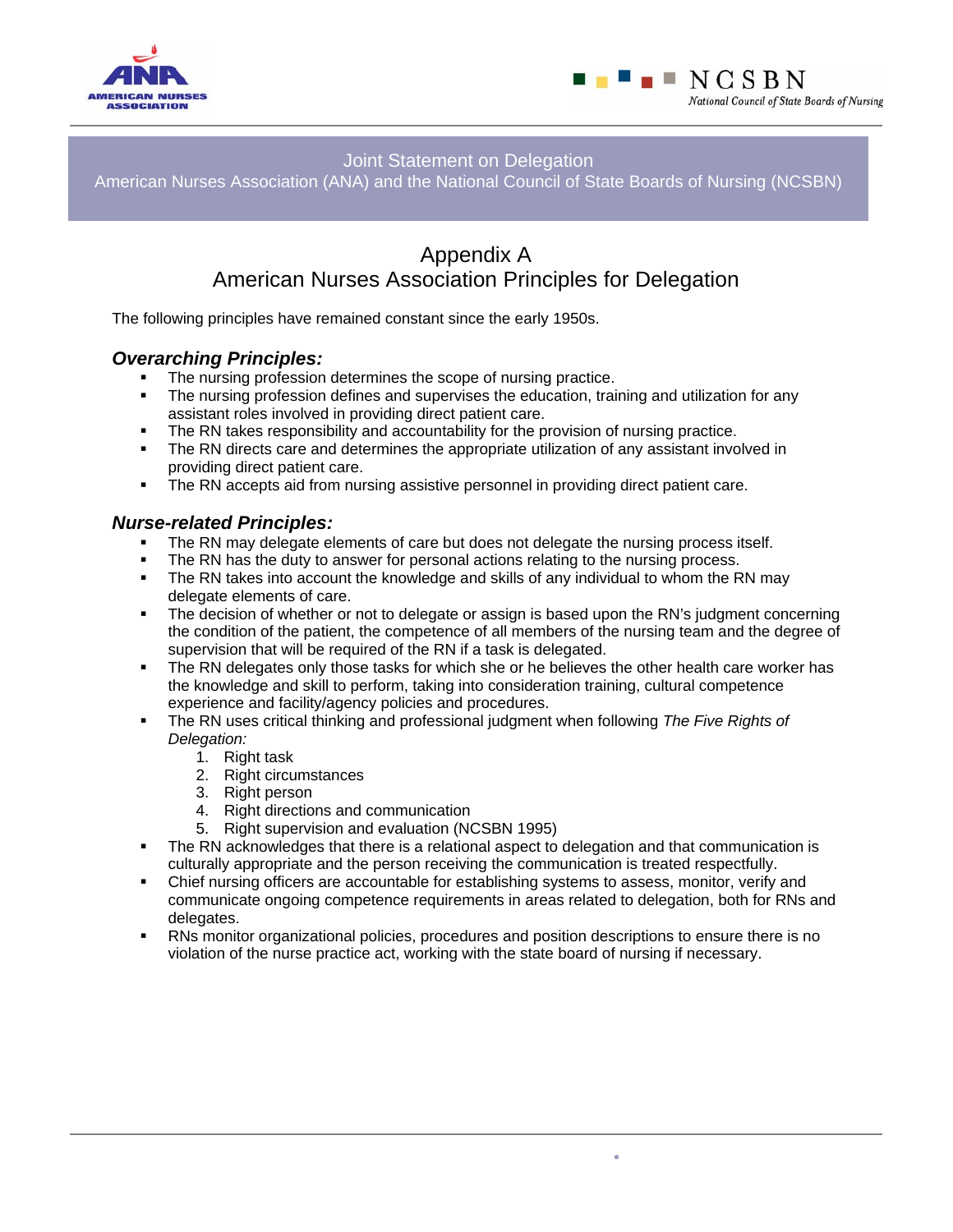



American Nurses Association (ANA) and the National Council of State Boards of Nursing (NCSBN)

## *Organization-related Principles:*

- The organization is accountable for delegation through the allocation of resources to ensure sufficient staffing so that the RN can delegate appropriately.
- The organization is accountable for documenting competencies for all staff providing direct patient care and for ensuring that the RN has access to competency information for staff to whom the RN is delegating patient care.
- Organizational policies on delegation are developed with the active participation of all nurses (staff, managers and administrators).
- The organization ensures that the education needs of nursing assistive personnel are met through the implementation of a system that allows for nurse input.
- Organizations have policies in place that allow input from nurses indicating that delegation is a professional right and responsibility.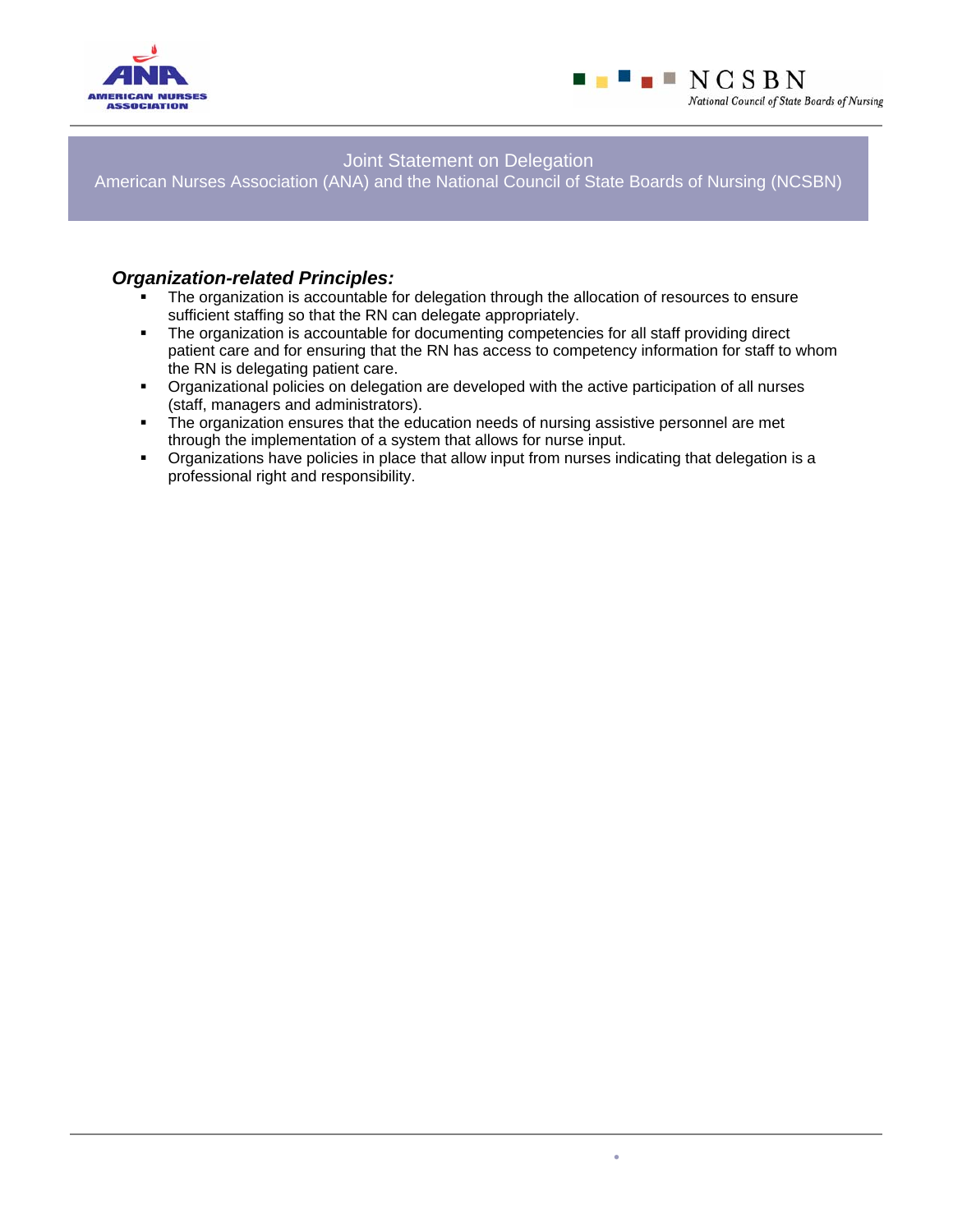

American Nurses Association (ANA) and the National Council of State Boards of Nursing (NCSBN)

Appendix B National Council of State Boards of Nursing Decision Tree for Delegation to Nursing Assistive Personnel

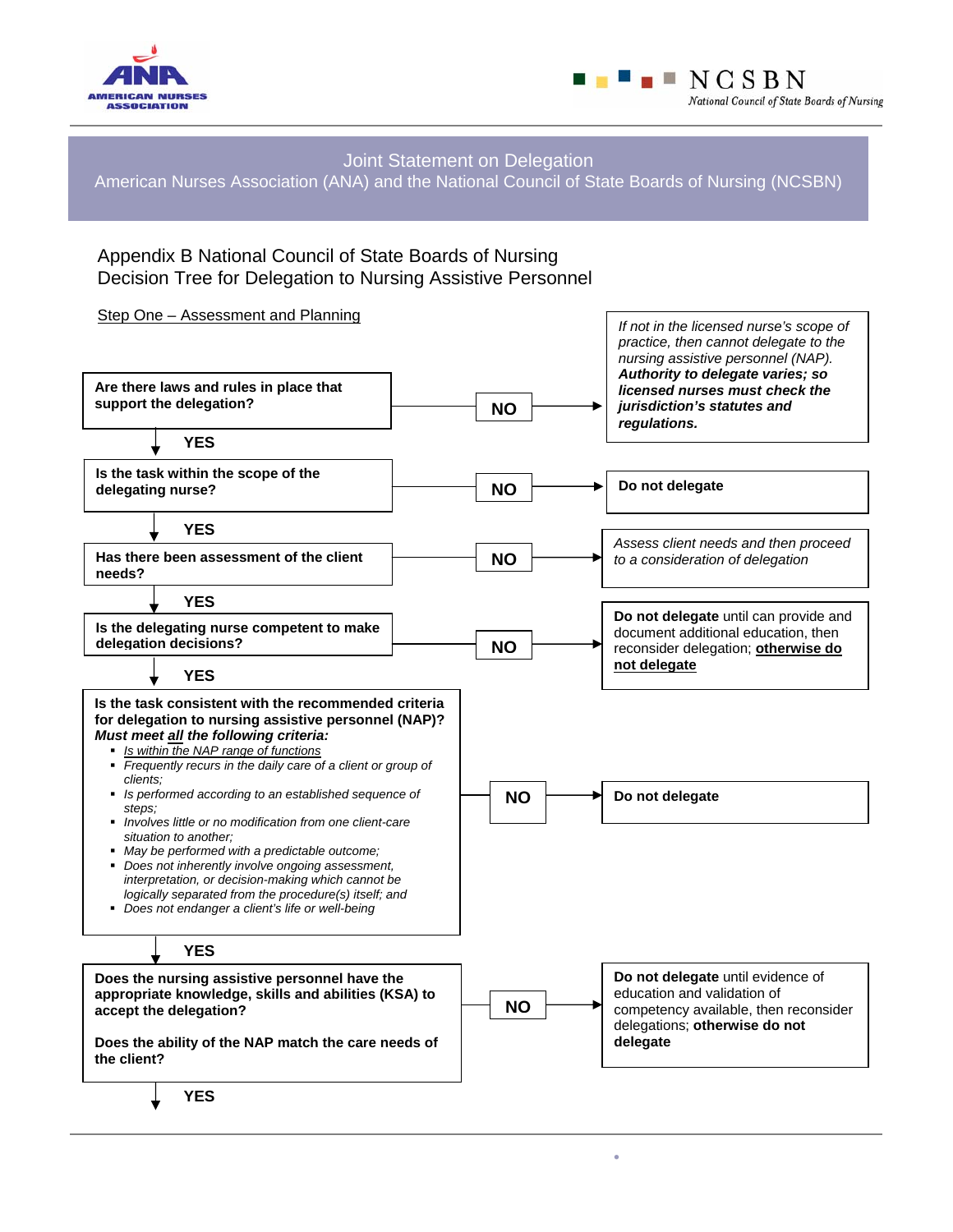



American Nurses Association (ANA) and the National Council of State Boards of Nursing (NCSBN)



# Step Two – Communication

*Communication must be a two-way process* **The nurse:**  Assesses the assistant's understanding o How the task is to be accomplished o When and what information is to be reported, including  $\checkmark$  Expected observations to report and record  $\checkmark$  Specific client concerns that would require prompt reporting. **Individualizes for the nursing assistive personnel and** client situation Addresses any unique client requirements and characteristics, and clear expectations of: Assesses the assistant's understanding of expectations, providing clarification if needed. Communicates his or her willingness and availability to guide and support assistant. Assures appropriate accountability by verifying that the receiving person accepts the delegation and accompanying responsibility The nursing assistive personne**l Ask questions regarding the delegation and seek clarification of expectations if needed**  Inform the nurse if the assistant has not done a task/function/activity before, or has only done infrequently Ask for additional training or supervision Affirm understanding of expectations Determine the communication method between the nurse and the assistive personnel Determine the communication and plan of action in emergency situations. **Documentation**: *Timely, complete and accurate documentation of provided care*  **Facilitates** communication with other members of the healthcare team • Records the nursing care provided.